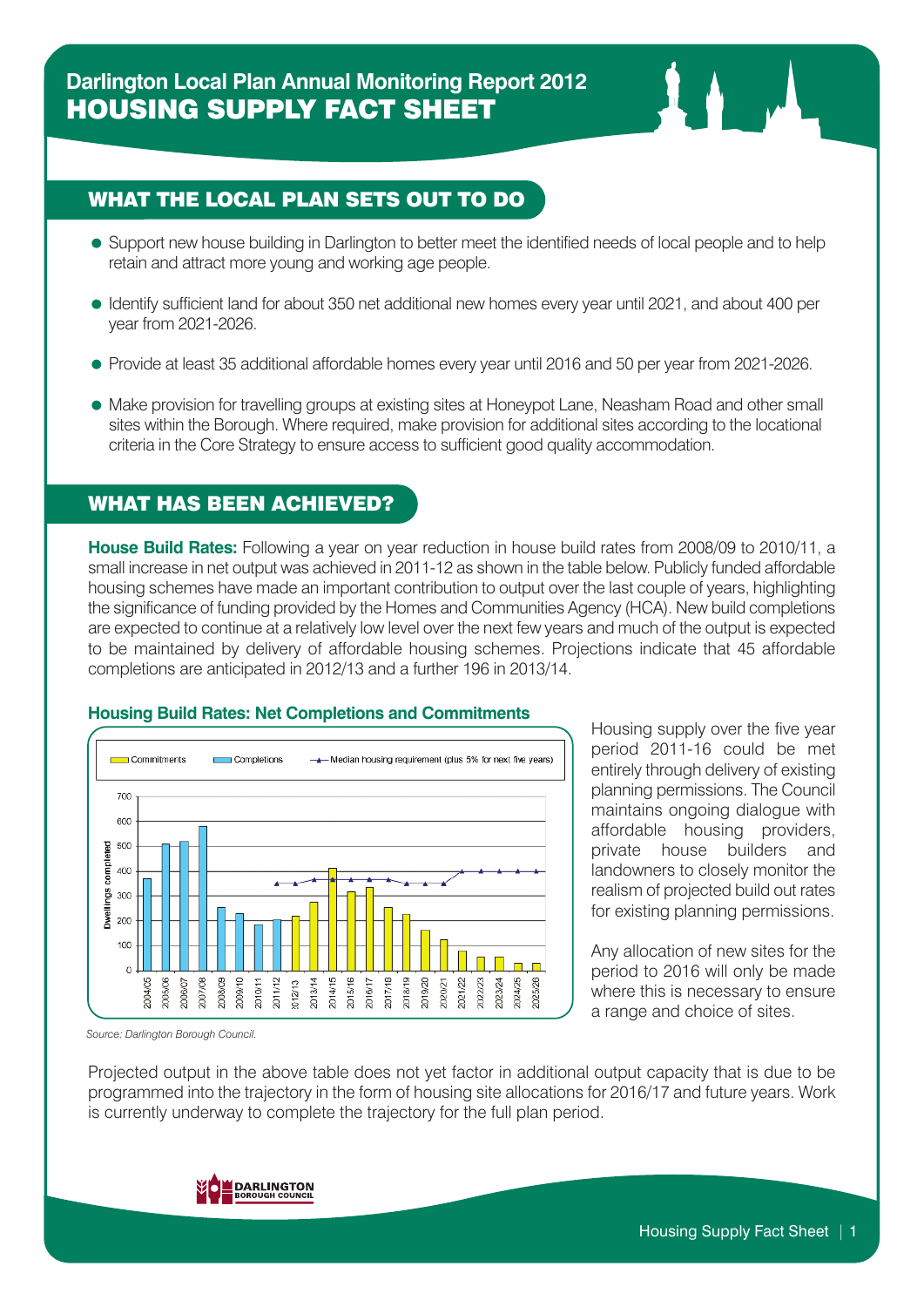During the last year, the Council has assembled and prepared evidence to support decisions on future allocations. This includes the 2012 update of the Strategic Housing Land Availability Assessment (SHLAA), a document which assesses the suitability, availability and achievability of potential new housing sites. The evidence base will inform site allocations in the Preferred Options for the Making and Growing Places DPD which will be published for public consultation in Spring 2013.

The Council must allocate a sufficient and deliverable supply of land for housing to meet housing need over the Local Plan period. In line with changes introduced to the planning system by the National Planning Policy Framework (NPPF) in March 2012, in the first five years of the Local Plan period, the Council is factoring in an additional buffer of 5% to ensure choice and competition in the market for land.

In terms of tenure of housing completions, the impact of the economic downturn on the viability and momentum of private sector house building is apparent. Affordable housing completions have made an important contribution to build rate output during the last two to three years, indicating the importance of public sector intervention in terms of kick-starting and maintaining development. This is particularly apparent in the last two years as shown in the table below, where affordable housing completions accounted for almost one third of all completions in 2010/11 and just under 50% of completions in 2011/12.

|                                                     | 2004/05 | 2005/06 | 2006/07 | 2007/08 | 2008/09 | 2009/10 | 2010/11 | 2011/12 |
|-----------------------------------------------------|---------|---------|---------|---------|---------|---------|---------|---------|
| Gross additional<br>dwellings completed             | 372     | 516     | 520     | 581     | 256     | 232     | 205     | 232     |
| Affordable housing<br>completions                   | 28      | 10      | 38      | 50      | 25      | 49      | 60      | 107     |
| Affordable completions<br>as % of total completions | 7.53%   | 1.94%   | 7.31%   | 8.61%   | 9.77%   | 21.12%  | 29.27%  | 46.12%  |
| RSS / Core Strategy<br>target                       | 525     | 525     | 525     | 525     | 525     | 525     | 525     | 350     |

#### **Affordable Housing Completions**

*Source: Darlington Borough Council.*

The sites that have delivered the majority of the affordable units in the last two years are the former school sites at Beaumont Hill, known as Woodland View which has been developed by Tees Valley Housing, and the former Springfield school site, known as Beadnell Close. The latter provided most of the additional Council rented dwellings during this period.



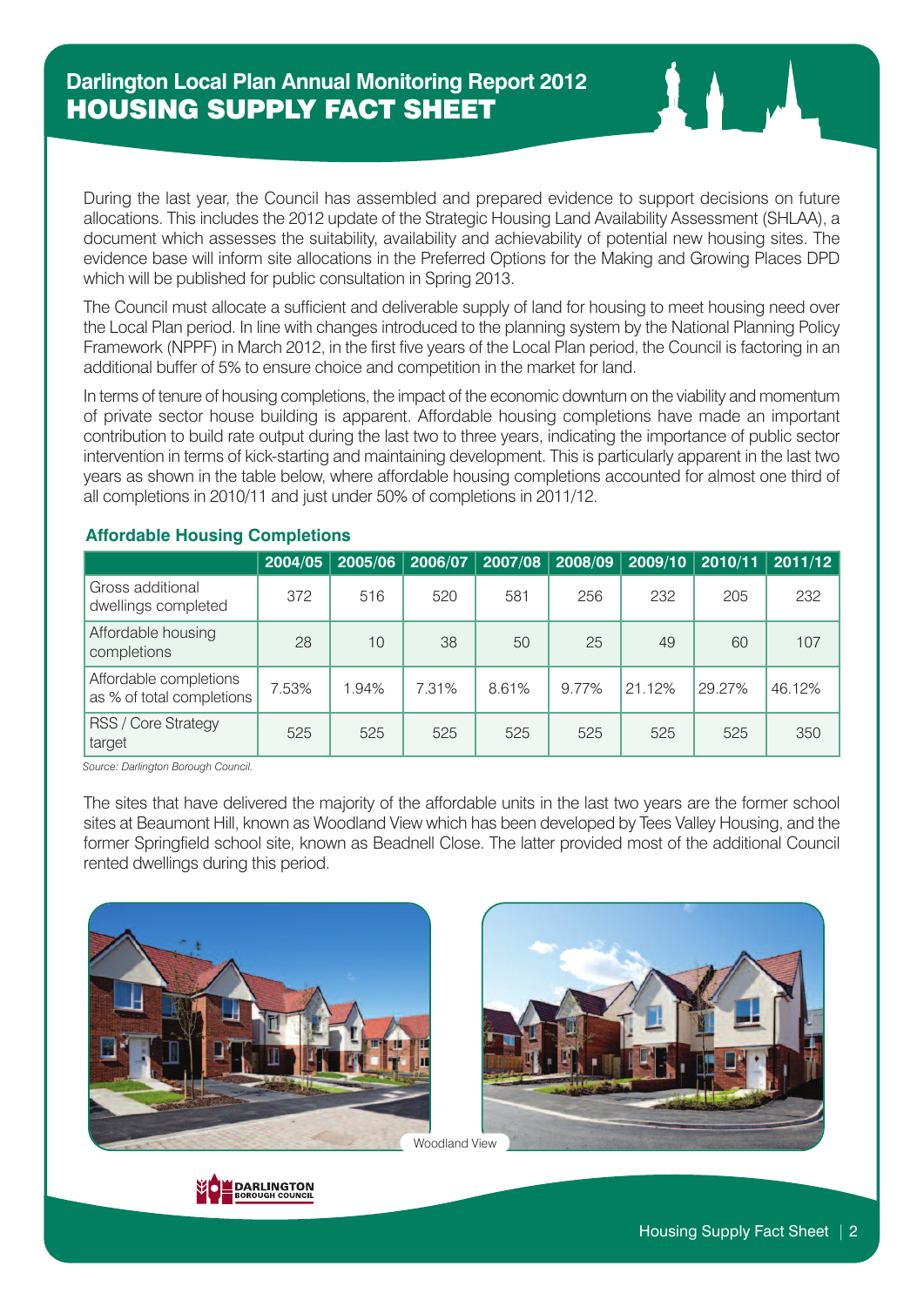**Size, Type and Quality of Housing:** The Council continues to monitor dwelling type, size and quality to ensure the housing stock meets needs and aspirations. In terms of affordable housing provision, re-modelling of Council stock is helping to address this issue. In terms of private sector housing, the Council continues to work with house builders to ensure the housing mix on new sites is appropriate, though dwelling type has tended to be dictated by viability recently. Out of 231 dwellings completed in 2011-12, the majority of dwellings were 2 and 3 bedroom (33% and 51% respectively), and only 11% of dwellings had 4 or more bedrooms.

In terms of house type, the majority of completed dwellings were semi-detached (46%) and over 20% terraced. There was an increase in flats (19%) but relatively few new detached houses (12%) and a negligible increase in bungalows.



*Source: Darlington Borough Council.*

In the current economic climate, it is also proving difficult to negotiate design standards with house builders due to issues of viability. However, in 2011, the Council supported the delivery of PV panels on seven of its own properties at Sadberge and has built 65 new homes to Code for Sustainable Homes Level 3 and 4 across 4 different sites, as part of the HCA's new build programme. Tees Valley Housing has also delivered energy efficient new homes at the recently completed development at Woodland View which has also been supported as part of the HCA's affordable housing programme. Homes have been built to at least Code for Sustainable Homes Level 3 and six homes to Level 5.

**Accomodating Travelling Groups:** The Council is committed to providing for travelling groups at existing sites and where required, on additional sites, selected according to the locational criteria in the Local Plan. Seven additional permanent pitches were granted planning permission in 2011/12 on four separate sites. On three of these sites, pitches included spaces for touring caravans. No pitches have been lost in the Borough due to development or closure. At the time of writing, there are a number of planning applications either pending consideration, or going through the appeal process.

Site allocations for new pitches will be identified in the Making and Growing Places DPD. To inform this, in March/April 2012, the Council consulted on potential sites for Gypsies, Travellers and Travelling Showpeople, and subsequently, has selected its preferred sites. Feasibility work to inform delivery of this is likely to be done in Spring 2013, to inform a Preferred Option for the Making and Growing Places DPD.

In July 2012, the Council published an updated Housing Strategy and Action Plan for the period 2012-2017. These documents guide action to improving the availability, accessibility and quality of housing across all types and tenures in the Borough and underpin housing related planning policy in the Local Plan.